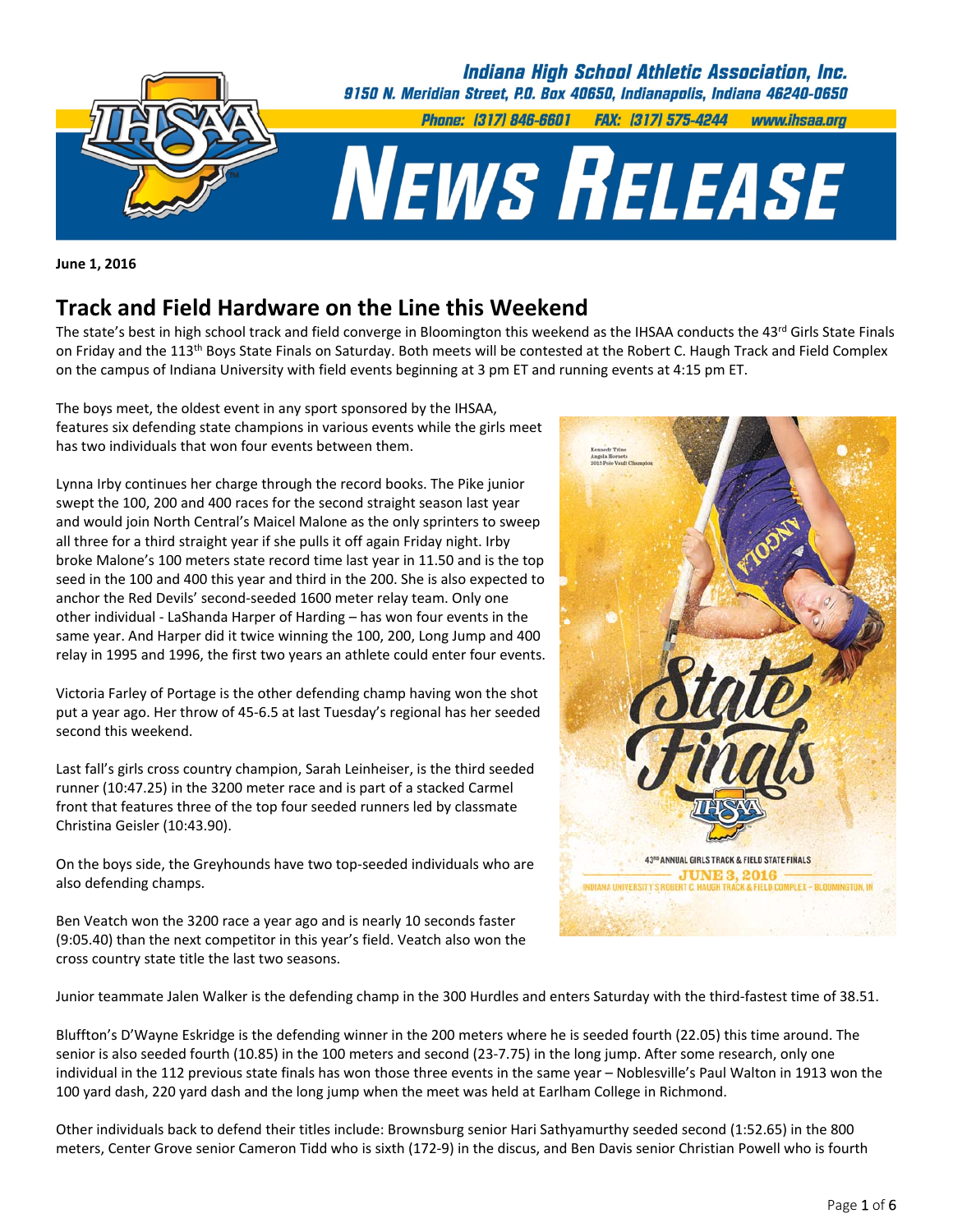(22‐11) in the long jump.

Results will be posted at IHSAA.org as the meets progress each day and on Twitter at @IHSAA1.

## **State Finals**

Dates: Friday, June 3, 2016 (Girls); Saturday, June 4, 2016 (Boys). Site: Robert C. Haugh Track and Field Complex, Indiana University, Bloomington. Admission: \$10.00 each day. Results: **Girls [Meet](http://www.alphatiming.net/results/girlsstate)** | **Boys [Meet](http://www.alphatiming.net/results/boysstate)** Webcast: Not affiliated with the IHSAA, JCConnect.net will be streaming this weekend's state meets. **Girls [Meet](https://livestream.com/jcconnect/2016girlsstate)** | **Boys [Meet](https://livestream.com/jcconnect/2016boysstate)** Heat Sheets: **[Girls](http://www.ihsaa.org/Portals/0/girls%20sports/girls%20track/2015-16/girls%20state%20heat%20sheets%20as%20of%205%2027%201130am.pdf)** | **[Boys](http://www.ihsaa.org/Portals/0/boys%20sports/track/2015-16/boys%20heat%20sheets%20with%20records%20standards%20no%20logos.pdf) Girls State [Championship](http://www.ihsaa.org/Portals/0/girls sports/girls track/Girls Track Records Book.pdf) Record Book | Boys State [Championship](http://www.ihsaa.org/Portals/0/boys sports/track/Boys Track Records Book.pdf) Record Book**

**Girls Notables**

**Defending Team Champion:** Pike.

# **Defending State Champions in Field (Individual Events)**

 Meters: Lynna Irby, 11, Pike. Meters: Lynna Irby, 11, Pike. Meters: Lynna Irby, 11, Pike. Shot Put: Victoria Farley, 11, Portage.

## **Career State Championships by an Individual (Individual and Relay Events)**

11: Maicel Malone, North Central (Indianapolis), 1984‐87.

- 11: Lashanda Harper, Harding, 1994‐96.
- 8: Candyce McGrone, Warren Central, 2006‐08.
- 7: Skyler Carpenter, Westview, 2010‐12
- 7: Kierstin Doyle, Benton Central, 1992‐94.
- 7: Shauntel Elcock, Fort Wayne Northrop, 2002‐04.
- 7: LeShundra "DeDee" Nathan, Fort Wayne South Side, 1984‐86.

# **State Championships Won by This Year's Participants (Individual and Relay Events)**

6: Lynna Irby, 11, Pike.

- 2: Kristen Johnson, 12, West Lafayette.
- 2: Lauren Johnson, 12, West Lafayette.
- 2: Breanna Phillips, 11, Fort Wayne Northrop.
- 2: Ra'Von Woodson, 12, Ben Davis.
- 1: Ashley Baker, 11, Warren Central.
- 1: Sheniya Brown 10, Ben Davis.
- 1: Bryeana Byrdsong, 12, Warren Central.
- 1: Dajia Collier, 12, Ben Davis.
- 1: Victoria Farley, 11, Portage.
- 1: Ashleigh Macleod, 11, Penn.
- 1: Kyara Muhammad, 11, Fort Wayne Northrop.
- 1: Taylor Nicholson, 11, Avon.
- 1: Kyara Simmons 11, Ben Davis.
- 1: Jessica Sprinkles, 12, Tipton.
- 1: Itoro Udo‐Imeh 10, West Lafayette.
- 1: Cierra Weemes, 12, Fort Wayne Northrop.

### **Top Seeds**

 Meter Relay: Westfield, 9:21.03. Meters: Lynna Irby, 11, Pike, 11.78. Meter Hurdles: Kayland Jackson, 11, Warren Central, 14.32. Meters: Bryeana Byrdsong, 12, Warren Central, 24.53. Meters: Grace Walther, 12, Homestead, 4:53.09. Meter Relay: Warren Central, 46.97.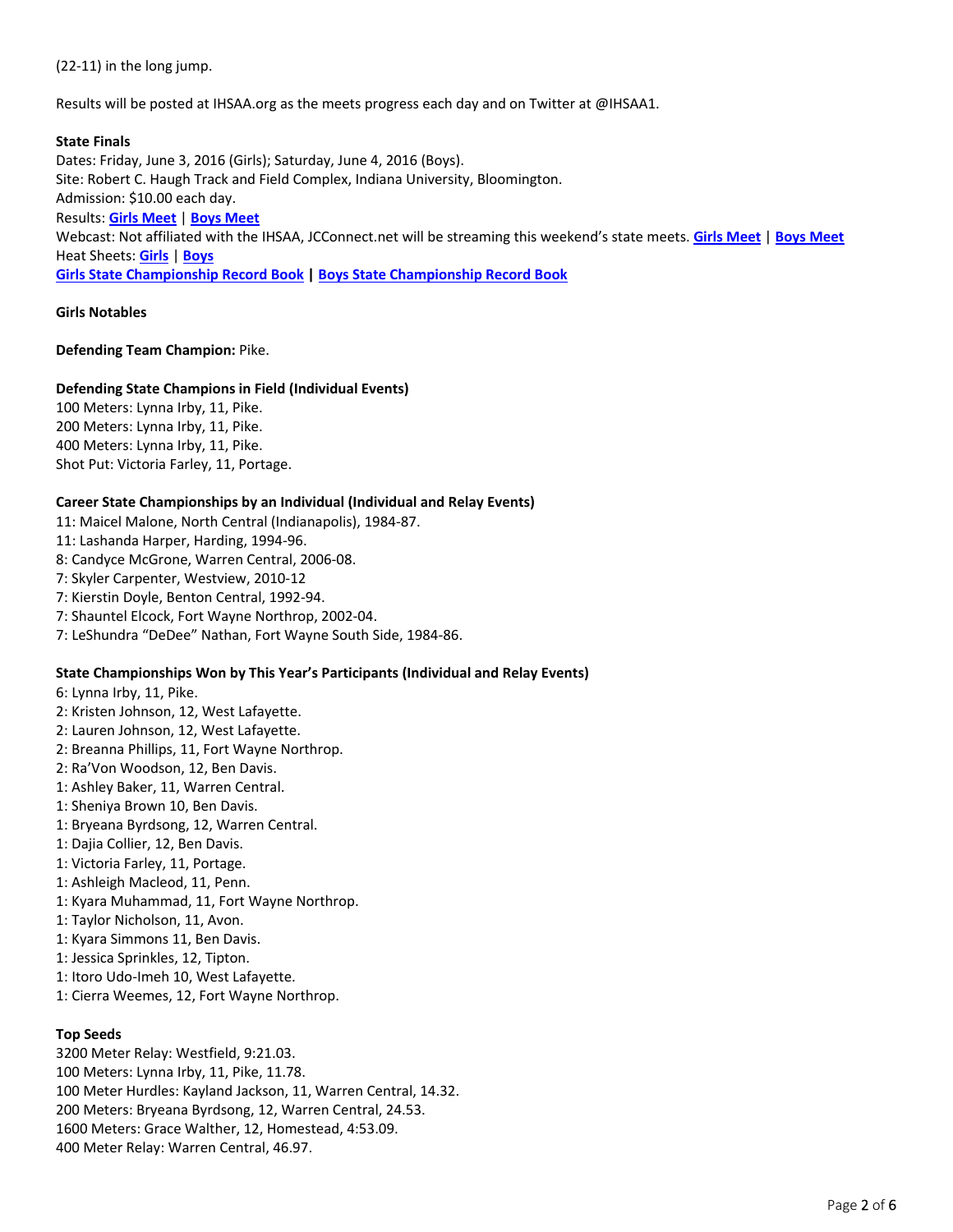400 Meters: Lynna Irby, 11, Pike, 54.53. 300 Meter Hurdles: Addison Coy, 11, Culver Academies, 43.93. 800 Meters: Madison Kiser, 11, Pioneer, 2:13.89. 3200 Meters: Christina Geisler, 11, Carmel, 10:43.90. 1600 Meter Relay: Fort Wayne Northrop, 3:55.32. High Jump: Katie Isenbarger, 10, Zionsville, 5‐8. Long Jump: Paige Saylor, 11, Roncalli, 18‐10. Discus: Kloee Fitch, 11, Lakeland, 150‐1. Shot Put: Abbey Kapitan, 12, Munster, 45‐10. Pole Vault: Sandra Brown, 12, Pike, 13‐2.

## **Girls State Coaches Poll**

Not available.

#### **Boys Notables**

**Defending Team Champion:** Carmel.

# **Defending State Champions in Field (Individual Events)**

 Meters: D'Wayne Eskridge, 12, Bluffton. Hurdles: Jalen Walker, 11, Carmel. Meters: Hari Sathyamurthy, 12, Brownsburg. Meters: Ben Veatch, 12, Carmel. Discus: Cameron Tidd, 12, Center Grove. Long Jump: Christian Powell, 12, Ben Davis.

# **Career State Championships by an Individual (Individual and Relay Events)**

10: Amos Abrams, Gary Froebel, 1930‐33. 7: Matthew Terrell, Ben Davis, 2007‐09. 6: Terrence Duckett, Gary West Side, 1978‐80. 6: Ivan Fuqua, Brazil, 1928‐30. 6: Joseph Gonzales, Gary Froebel, 1947‐49. 6: Willie Hart, Gary Froebel, 1930‐32.

# **State Championships Won by This Year's Participants (Individual and Relay Events)**

- 2: Hari Sathyamurthy, 12, Brownsburg.
- 2: Christian Powell, 12, Ben Davis.
- 1: D'Wayne Eskridge, 12, Bluffton.
- 1: Chris Evans, 12, Ben Davis.
- 1: Clayton Goldman, 12, Lake Central.
- 1: Evan Johnson, 12, West Lafayette.
- 1: Tyler Kirtz, 12, Brownsburg.
- 1: Cameron Tidd, 12, Center Grove.
- 1: Ben Veatch, 12, Carmel.
- 1: Jalen Walker, 11, Carmel.
- 1: Cooper Williams 12, West Lafayette.
- 1: Dylan Williams, 12, West Lafayette.

# **Boys Top Seeds**

 Meter Relay: West Lafayette, 7:46.63. Meters: Matthew Lockridge, 12, Michigan City, 10.69. Meter Hurdles: Makiyah Smallwood, 11, Michigan City, 14.20. Meters: Jeremiah Ratliff, 12, Portage, 21.89. Meters: Ben Veatch, 12, Carmel, 4:08.96. Meter Relay: Portage, 41.61.

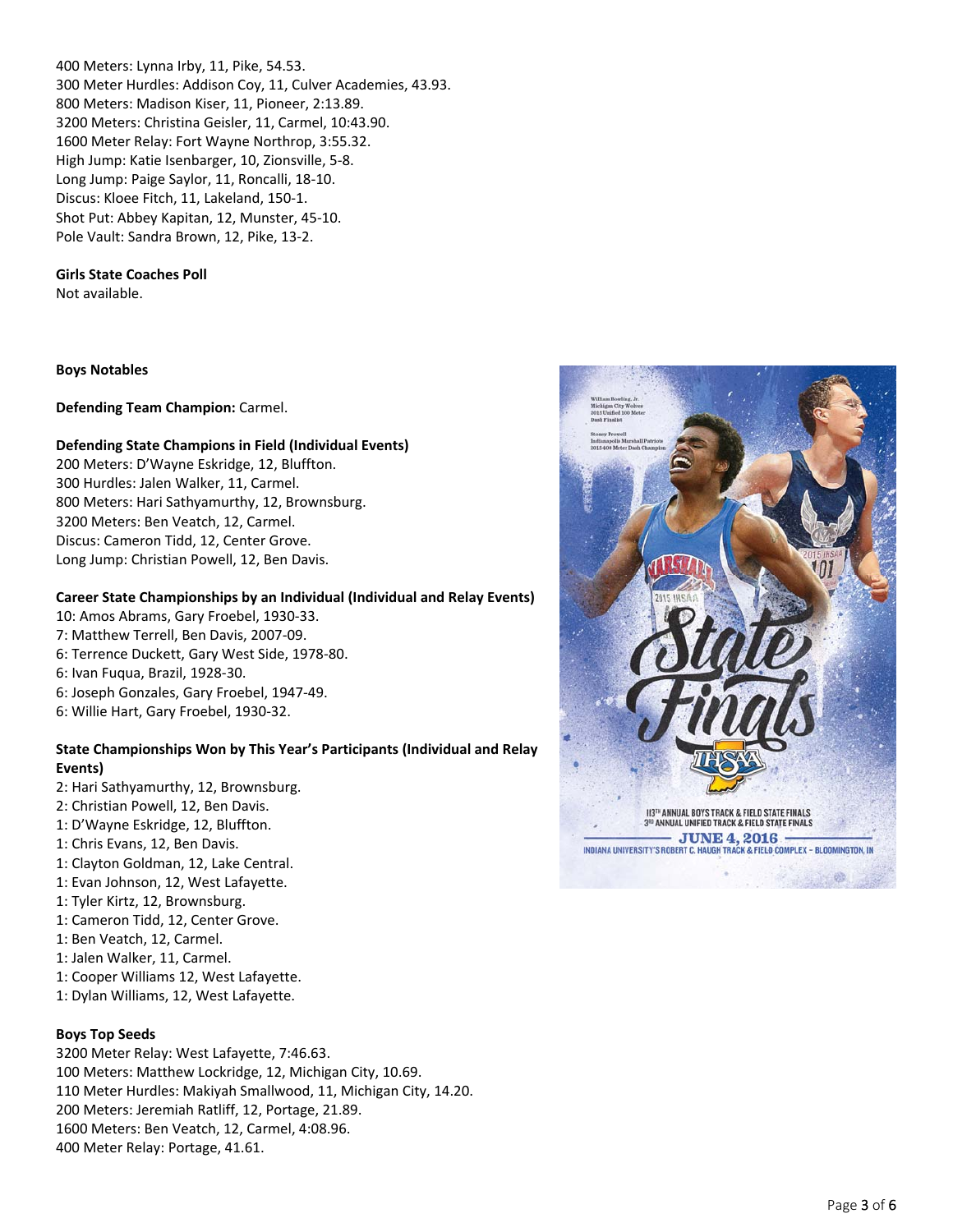400 Meters: Tyler Kirtz, 12, Brownsburg, 48.74. 300 Meter Hurdles: Makiyah Smallwood, 11, Michigan City, 38.36. 800 Meters: Cooper Williams, 12, West Lafayette, 1:51.61. 3200 Meters: Ben Veatch, 12, Carmel, 9:05.40. 1600 Meter Relay: Carmel, 3:18.20. Discus: Nick Ray, 11, Hobart, 179‐5. Shot Put: Jalil Brewer, 12, Ben Davis, 61‐8.0. Long Jump: Jacob Wasz, 12, Wheeler, 23‐8.0 High Jump: Kevin Porter, 12, Evansville Bosse, 6‐10.50. Pole Vault: Ethan Bray, 12, Hamilton Southeastern, 16‐6.

# **Boys State Coaches Poll (May 18)**

- 1. Ben Davis
- 2. Carmel
- 3. Pike
- 4. Lawrence North
- 5. Avon
- 6. Center Grove
- 7. Franklin Central
- 8. West Lafayette
- 9. Hamilton Southeastern
- 10. Carroll (Fort Wayne)
- 11. Valparaiso
- 12. South Bend Washington
- 13. Michigan City
- 14. Fort Wayne Northrop
- 15. Portage
- 16. Lake Central
- 17. Fishers
- 18. Westfield
- 19. Zionsville
- 20. Brownsburg

#### **Media Information**

**Media Host:** IHSAA Communications Assistant Rob Kimes and Mitch Huppert will be on hand to assist in your coverage of the state meet.

**Media Credentials: Deadline is Thursday, June 2, 2016, 4 pm ET**. Please note that the 2015‐16 IHSAA State Finals Media Credential will NOT allow admission to this event as a specific credential is required – no exceptions. Legitimate working news media should apply for credentials by e-mailing (with name of individual applying) IHSAA Sports Information Director Jason Wille at <jwille@ihsaa.org>. E-mail requests MUST originate from a recognized business account; e-mails from personal accounts (ie: gmail.com, yahoo.com, aol.com, etc.) will not be accepted.

**Media Will‐Call:** Approved requests will be left to claim by the individual at the ticket windows behind the track stadium. Identification is necessary to pick up credentials.

**Parking:** The parking lots to the west of Fee Lane next to the IU Tennis Center are the best option and a shuttle will be available to transport spectators to the main entrance. All parking in the area is free of charge during the state finals except in areas designated by Indiana University.

**Media Work Area:** News media will be able to work from a covered (though not enclosed) seating area next to the press box along the front straightaway. Ample seating and free wireless internet access will be available through Indiana University. Please see Rob Kimes in the press box for login information.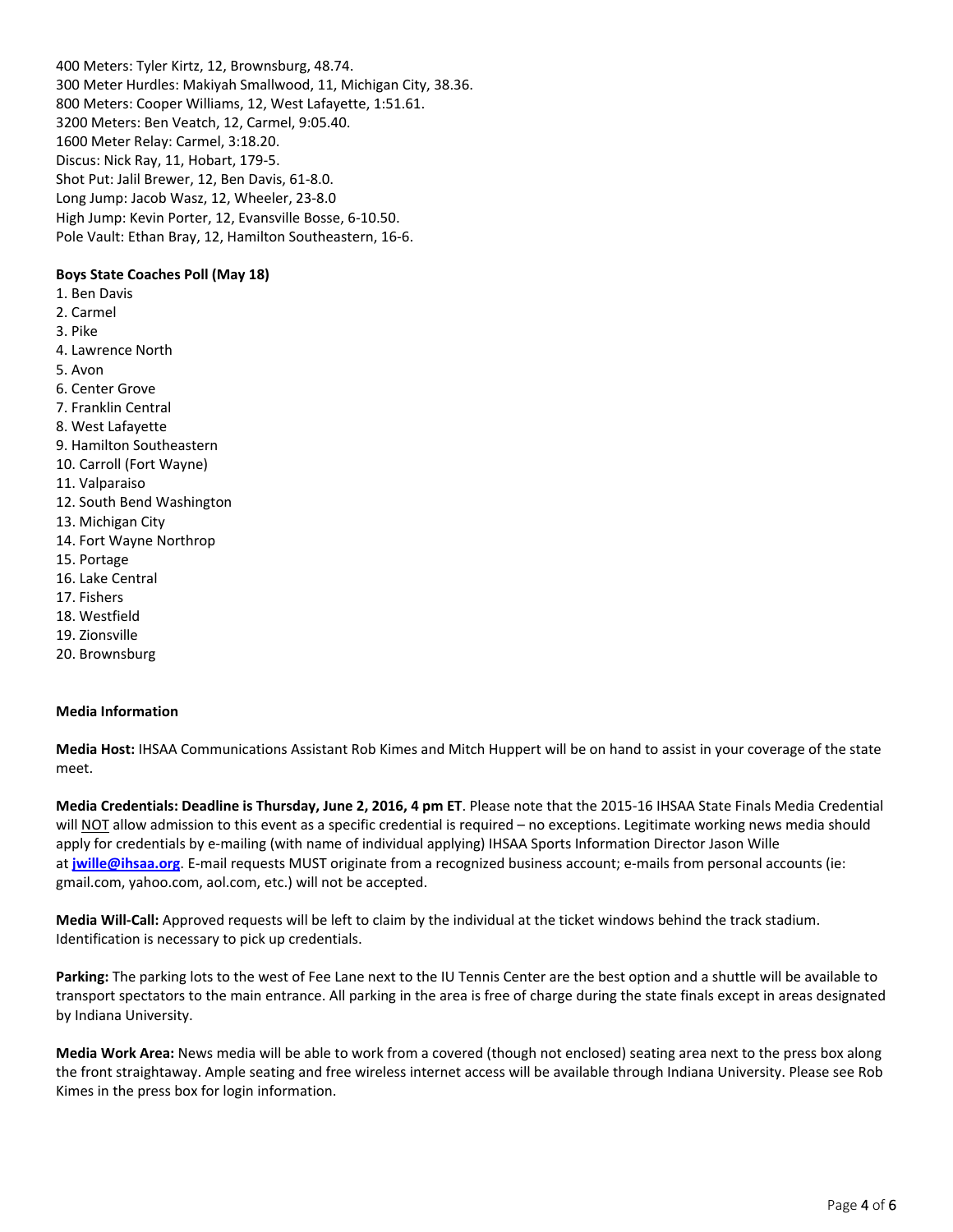**Programs & Results:** Complimentary copies of the state finals program which include heat sheets for each boys and girls event will be available to members of the media upon claiming your media credential. Results will be posted to the IHSAA.org website and tweeted at @IHSAA1 shortly after each event both days.

\*\*\*

# **Third Unified Track & Field State Championships on Saturday**

For the third year, the Indiana High School Athletic Association (IHSAA) will host the Unified Track & Field State Finals as part of its 'Champions Together' partnership with Special Olympics Indiana (SOIN) on Saturday in Bloomington.

The Unified State Finals begin at 1 pm ET and will consist of five events including 100 meters, 400 meters, 400 meter relay, shot put and long jump. Admission is \$10 and also gains entry into the IHSAA Boys Track & Field State Finals which begins at 3 pm.

Last year's state champion Lafayette Jefferson did not qualify for this year's field of 12 teams so a new state champion is assured. Teamwork is an emphasis in unified sports thus an overall team state championship is awarded rather than individual awards.

Unified Sports enables persons with and without intellectual disabilities to participate on the same team for sports training and competition. All participants in Saturday's festivities have qualified as part of their team rather than as individuals.

Crown Point, Edgewood, Elkhart Central, Fishers, Franklin County, Jeffersonville, Michigan City, Noblesville, Perry Meridian, Terre Haute North, Vincennes Lincoln and Warsaw are the 12 schools that make up the field, two more than a year ago. The top two teams from last weekend's six sectional sites advance to compete at the state meet.



For the third year, schools individually scheduled regular season competitions that culminated with the IHSAA state tournament. While the IHSAA provided the framework for the competition, including rules and officials, Special Olympics Indiana provided technical support to schools participating in Unified Track and Field, as well as financial grants to a number of schools to assist with costs.

# **Third Annual IHSAA Unified Track & Field State Finals**

Date: Saturday, June 4, 2016. 1 pm ET. Site: Robert C. Haugh Track & Field Complex, Indiana University, Bloomington. Admission: \$10 per person.

# **Order of Events**

1 pm: Long Jump and Shot Put 1:30 pm: 100 M Dash 1:45 pm: 400 M Dash 2:15 pm: 400 M Relay

# **Heat [Sheets](http://www.ihsaa.org/Portals/0/Unified%20Track%20&%20Field/2015-16/unified%20heat%20sheets.pdf)**

**2015 State Champion:** Lafayette Jefferson.

**Schools Competing (12):** Crown Point, Edgewood, Elkhart Central, Fishers, Franklin County, Jeffersonville, Michigan City, Noblesville, Perry Meridian, Terre Haute North, Vincennes Lincoln, Warsaw.

**Media Information**